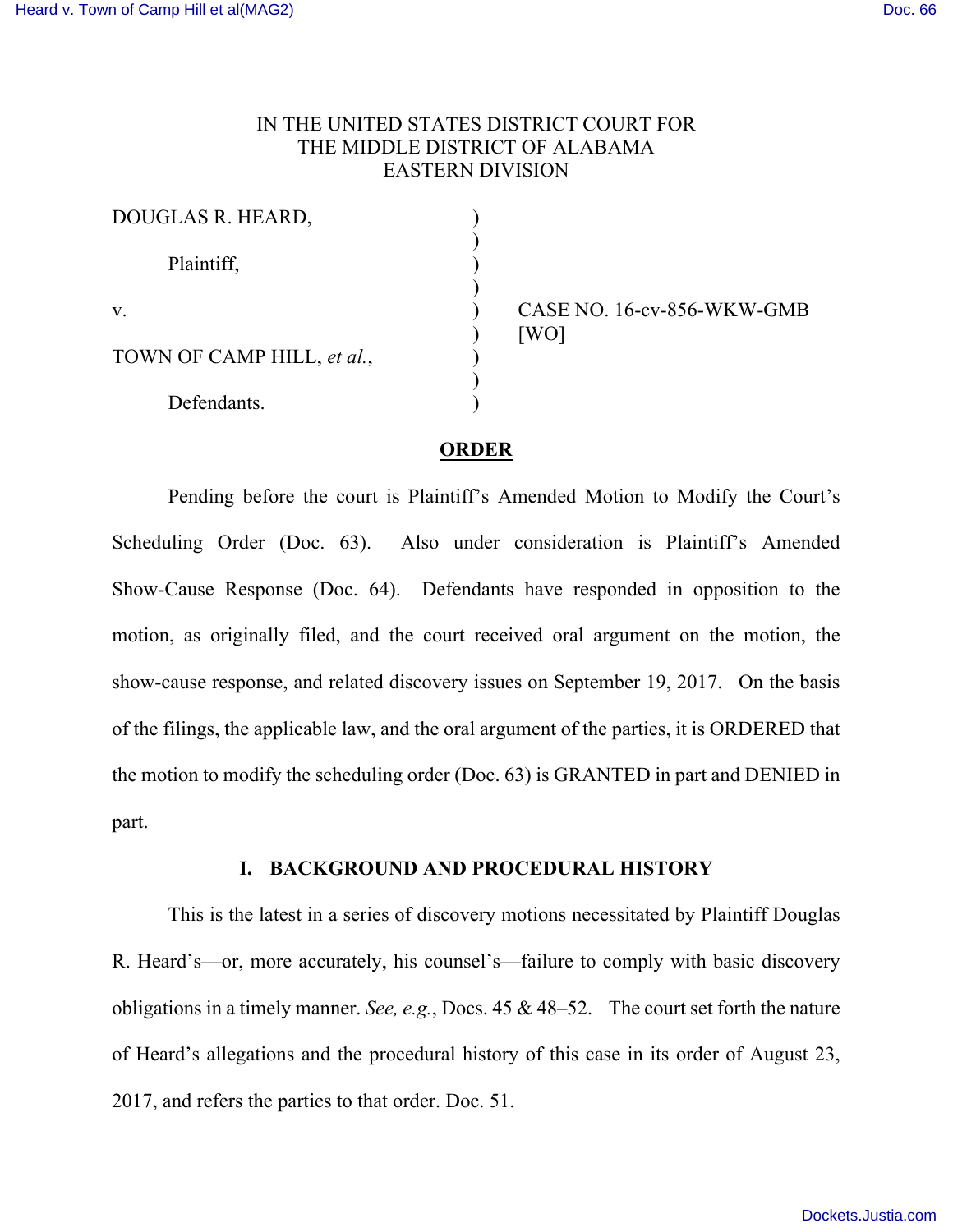The court previously found that Heard served deficient expert witness disclosures on the last day allowed under the Uniform Scheduling Order. *See* Doc. 51. As a result, the court sustained Defendants' objections to these disclosures. Doc. 51 at 5–8. In so doing, the court found that Heard's expert disclosures did "little more than sketch out the broad contours of the subjects about which his experts will testify," and specifically identified Robert Schuster, M.D. as one witness for whom Heard "ha[d] not identified a single specific opinion." Doc. 51 at 7. Even though his expert disclosures were already past due and Heard offered no justification for his failure to comply with Federal Rules of Civil Procedure  $26(a)(2)(B)$  and (C), the court allowed Heard additional time—up to and including August 30—to supplement his disclosures. Doc. 51 at 12. The court did so only after finding that, "[a]lthough unjustified[,] Heard's failure can be considered harmless if—and only if—he timely supplements his disclosures." Doc. 51 at 8.

Even that supplementation proved to be a challenge for Heard. In seeking an extension of the August 30 disclosure deadline, Heard represented to the court that Dr. Schuster was unavailable until September 1, but his expert disclosure could be completed by September 8. Doc. 52 at 2. On the basis of this representation, the court granted Heard's request for an extension to September 8. Doc. 56. Because of this extension, the court ordered a corresponding continuance of Defendants' expert witness disclosures and the discovery and dispositive motion deadlines. Doc. 56. Despite the extension, during oral argument on September 19 the court learned that Heard did not supplement his expert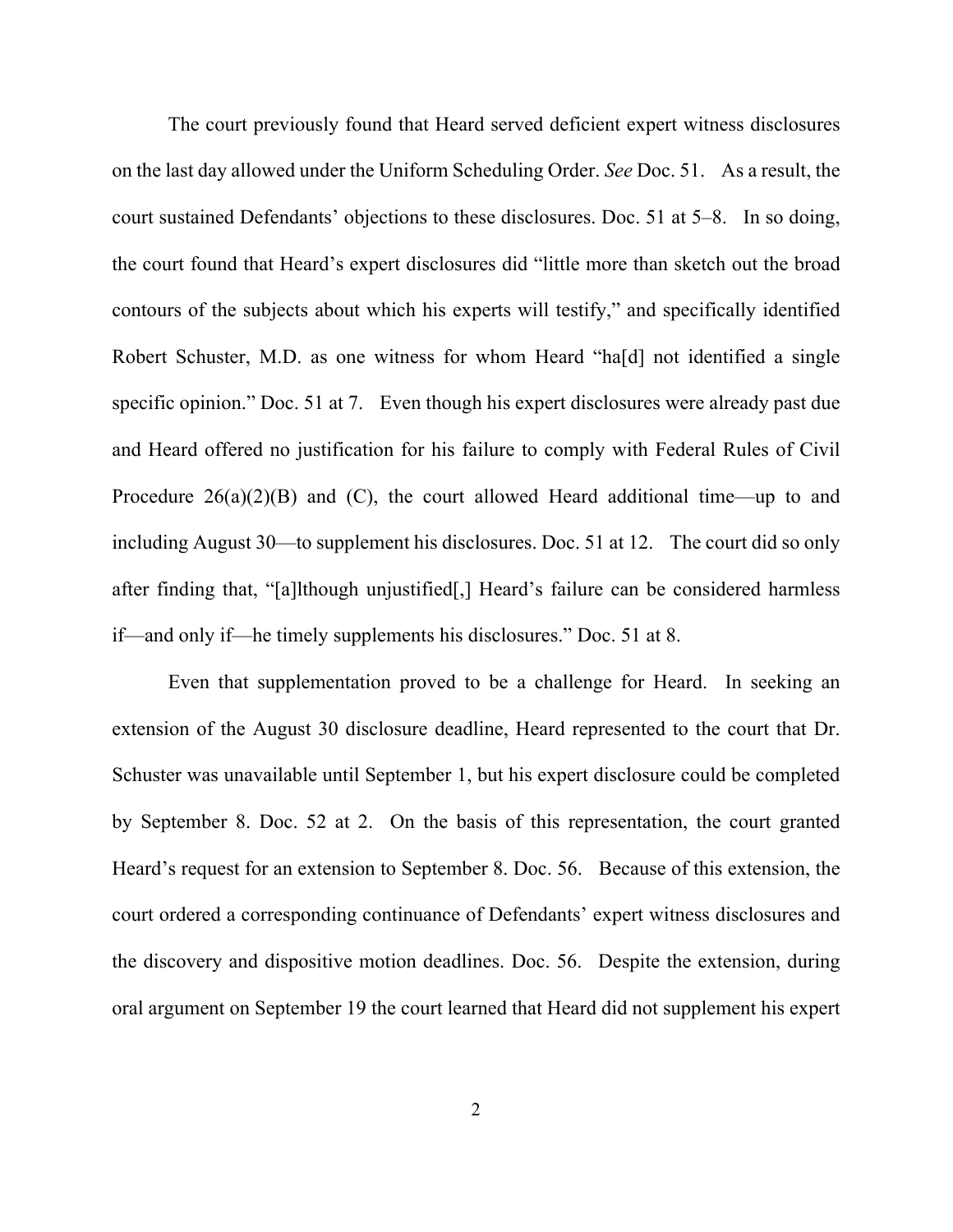disclosure for Dr. Schuster even within the extended timeframe he requested.<sup>1</sup> As her justification for this failure, Heard's counsel offered that she "had no control over" Dr. Schuster, and simply "did not receive his affidavit."

The court's order of August 23 also required Heard to show cause as to why he should not be prohibited from disclosing Jeffrey R. Fraser as an expert solely because his first disclosure of this witness came on August 11, more than one month after the expert disclosure deadline. Doc. 51 at 13. In response, Heard's counsel explained that she "mistakenly presumed that Fraser's company was a subsidiary of Dr. James Lyle, M.D.'s office." Doc. 64 at 1. Counsel clarified during oral argument that the "medical records that we received [from Dr. Lyle] were inclusive of Mr. Fraser's records, and so we presumed that he was in fact a part of Dr. Lyle's operation, or his office." Because of this assumption, Heard's counsel believed that Dr. Lyle could "validate [Fraser's] report—it's a part of his records. [Dr. Lyle's] testimony would then be the only testimony that we would need." At some point, however, Heard's counsel realized that Fraser and Dr. Lyle do not work together, and thereafter sought an extension of the Uniform Scheduling Order to allow Fraser's disclosure. Doc. 63.

#### **II. DISCUSSION**

The court previously found that Heard's expert disclosures for Dr. Schuster and Fraser were inadequate under Rule 26(a)(2)(B) and (C). Pursuant to Rule 37(c), the

 $1$  Heard did serve a supplemental disclosure relating to Dr. James Lyle by September 8. Defendants should raise any objection to this disclosure or to this witness's expected testimony by separate motion. The court likewise will entertain a request for attorney's fees or other appropriate sanctions relating to Heard's noncompliance with Rule 26(a) only upon motion of Defendants. *See* Fed. R. Civ. P. 37(c)(1).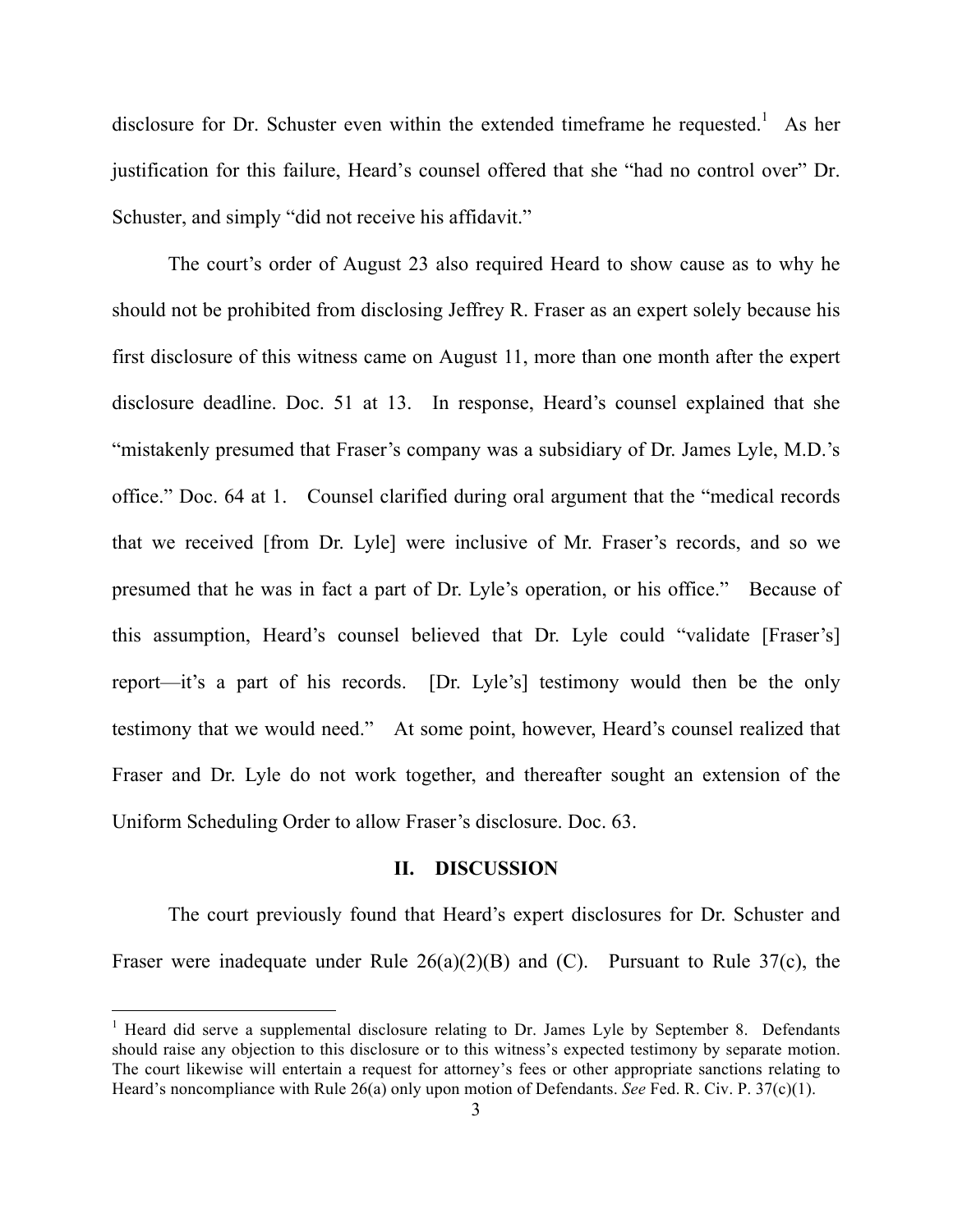court found that this failure was not substantially justified but would be harmless if Heard timely supplemented his disclosures. This supplementation has not yet occurred, and the court must again consider whether Rule 37(c) operates to preclude these witnesses from offering expert testimony at trial and other proceedings in this case. This analysis is guided by five considerations:

(1) the surprise to the party against whom the evidence would be offered; (2) the ability of that party to cure the surprise; (3) the extent to which allowing the evidence would disrupt the trial; (4) the importance of the evidence; and (5) the nondisclosing party's explanation for its failure to disclose the evidence.

*Cambridge Univ. Press v. Becker*, 2010 WL 6067575, at \*3 (N.D. Ga. Sept. 21, 2010) (citation omitted). Having heard oral argument on these factors and having received the parties' briefs on the same, the court again finds that Heard's failures to comply with Rule 26(a) are not substantially justified but may be cured with timely supplementation.

In an effort to justify her chronic inability to meet discovery obligations, Heard's counsel has done little more than pass the buck to Dr. Schuster by offering that she had "no control" over him. And she fell on her own sword in admitting that the Fraser nondisclosure was due to her own error in assessing his employment status. These are not legitimate justifications. And the excuse for Dr. Schuster, in particular, does not hold water.<sup>2</sup> If Rule  $37(c)$ 's safety valve applied only to substantially justified

<sup>&</sup>lt;sup>2</sup> Heard's counsel also has not convinced the court that the fourth factor, the importance of the anticipated expert testimony to Heard's case, supports the court's decision to allow an untimely disclosure. Heard's counsel described the significance of Dr. Schuster's testimony to Heard's case as follows:

Dr. Schuster is a very important witness because he was the first medical person of contact, beyond the emergency room visit, who followed this man—and is still his primary physician—from the point that he did in February of 2015, to refer him to Dr.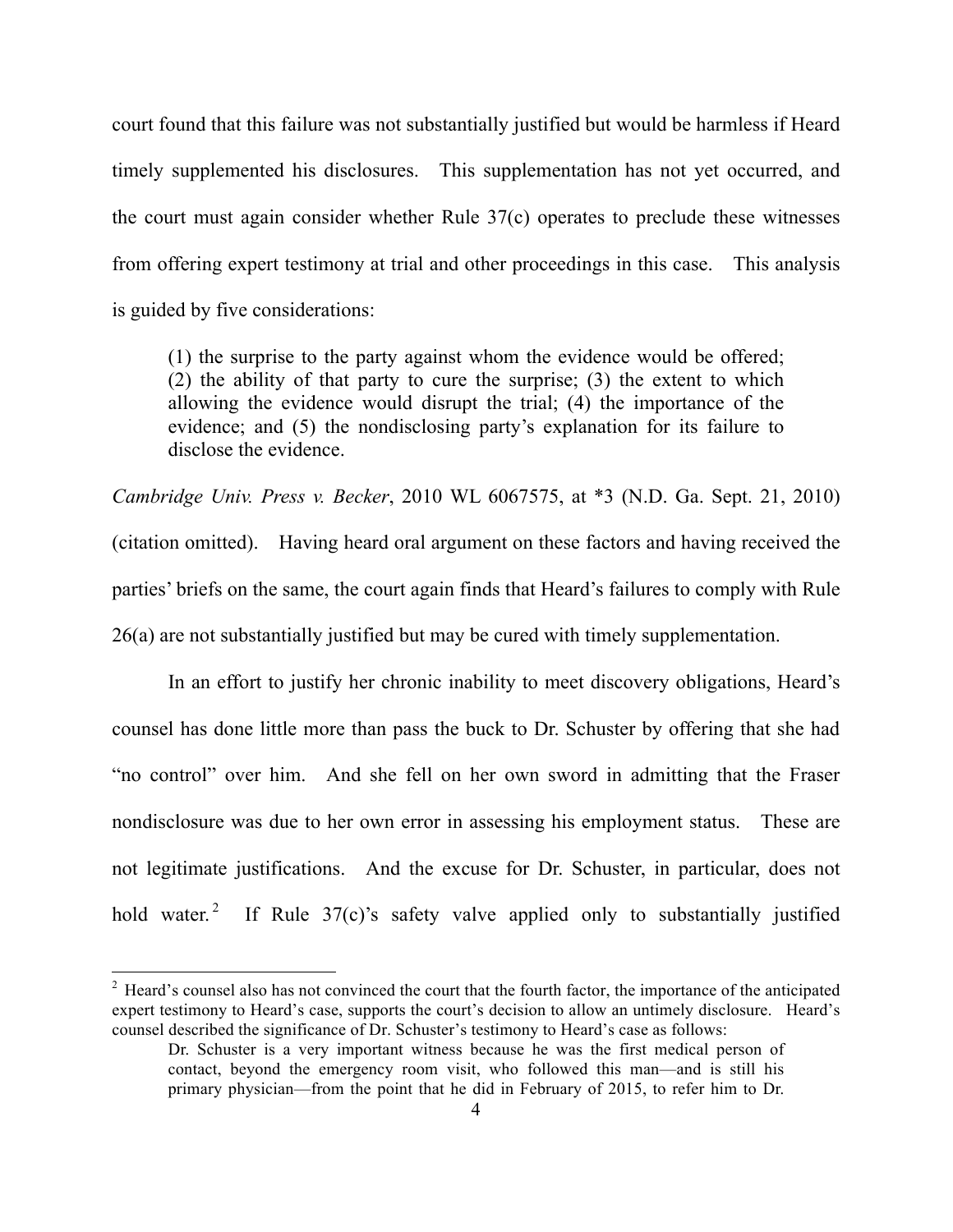noncompliance with Rule 26(a), Heard's counsel would have earned an exclusion for both witnesses. But Rule 37(c) also allows for harmless noncompliance with Rule 26(a). Again, the extended lag time between the failures to disclose and the June 2018 trial date gives Heard an opportunity to cure his Rule 26(a) deficiencies. For the same reasons the court previously allowed supplemental disclosures, it does so now. *See* Doc.  $8-10$ .

For the reasons stated above, it is hereby ORDERED that Heard's amended motion to modify the scheduling order (Doc. 63) is GRANTED in part and DENIED in part. The motion is GRANTED to the extent it seeks to extend Heard's deadline for supplementing his medical expert disclosures for both Fraser and Dr. Schuster consistent with the court's order of August 23, 2017 to **September 25, 2017**. The motion is DENIED in all other respects.

Due to this extension of Plaintiff's expert disclosure deadline, it is further ORDERED that the Uniform Scheduling Order (Doc. 25), as amended (Docs. 44 & 56), is modified as follows:

 $\overline{a}$ 

Lyle. And certainly, we expect that the court would need that testimony to see that connection. Dr. Lyle was not the first medical person to visit with Mr. Heard regarding this medical injury; Dr. Schuster was. And so we do want him to serve as an expert to show that connection, to show that what happened during his visits with him, what he did in treating this man the way he did. Dr. Schuster used conservative methods to treat Mr. Heard for a period of time. He put a brace on his wrist, he tried medication for pain, several methods he used to try to get Mr. Heard back to normal—none of them worked. Only Dr. Schuster can tell you that, Judge.

As the court noted during the hearing on September 19, this summary of Dr. Schuster's expected testimony casts him largely, if not exclusively, as a fact witness and calls into question whether he ought to be subject to Rules  $26(a)(2)(B)$  or (C) in the first place. As the court understands Fraser's anticipated testimony, he may be similarly situated.